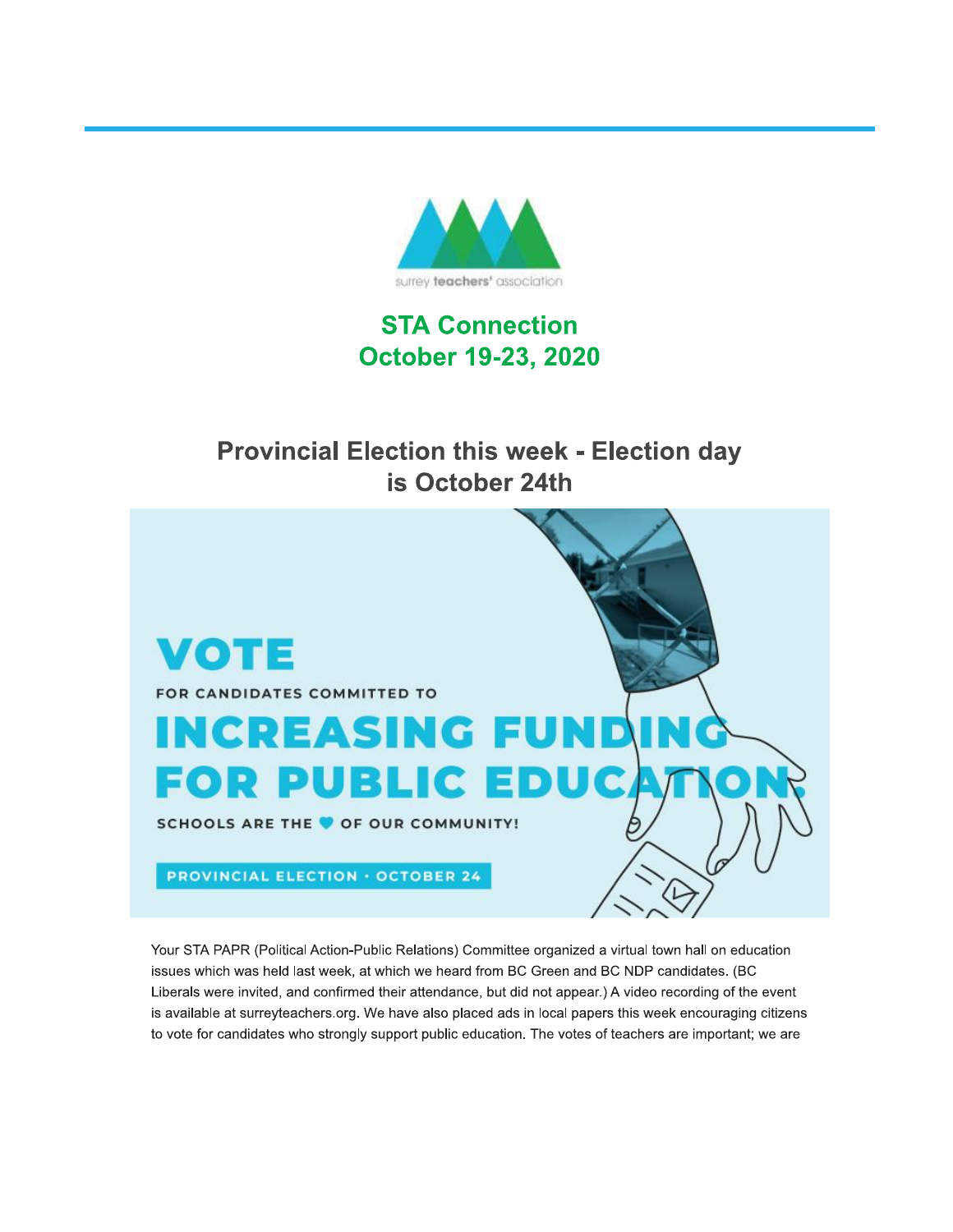a large, thoughtful, informed segment of the BC population. We encourage you to exercise your voting rights, wherever you live, and to vote in this election. When a new government is elected, we shall continue our active lobbying of MLAs, emphasizing the importance of investing in and prioritizing Public Education.

## **Update on Blended Learning**

Blended learning raises many issues, and we are having ongoing discussions with the employer about various issues that members have brought forward. We can report the following:

- It no longer seems that all elementary blended classes will end in January. Since the program was a response to parent demand for a blended option, and that demand is likely to continue, the District is no longer planning to require blended students to return to face-to-face in January. That is still the hope, and parents will be asked to decide (sometime before Winter Break) whether they want their children to return to regular classes. Some reorganization may be required at home schools as a result.
- Grade 8 and 9 Transitions classes in Secondary will likewise continue, at least for the second quarter. The goal is to get such students back to regular classes.
- The District has set aside staffing to create new divisions or open new sections to accommodate students who return to face-to-face learning.
- Six full-time Blended Learning Support Teacher positions will be posted (3 secondary, and 3 elementary) to support teachers working in blended learning. We are working on an agreement with the District to permit these positions to be open to teachers currently in other assignments, and to provide that they have a right to return to those assignments in the next school year.
- The STA has grieved the District's failure to apply the class size and composition limits, or provide remedy, to blended learning classes.

#### **Secondary Scheduling: Any Changes?**

We have heard concerns from many secondary teachers about the significant disparity in student contact hours between Grade 8/9 and Grade 10/11/12 courses. We have raised these concerns with senior management, but their current plan is not to make any changes to school schedules for the second quarter. However, they are interested in hearing from teachers about their concerns. If you want senior management to understand how things are playing out at the secondary school level, Please write to Julia at 1vp@surreyteachers.org and she will convey the information directly to Assistant Superintendent Andrew Holland.

#### **Accommodations**

We are trying to find people who have been denied accommodation and would like to know what you are up to now. The District, citing privacy, does not share this list with us, and we want to provide support to our members. We have received only numbers data from HR - no names. When last we spoke to HR about this issue, they informed us that: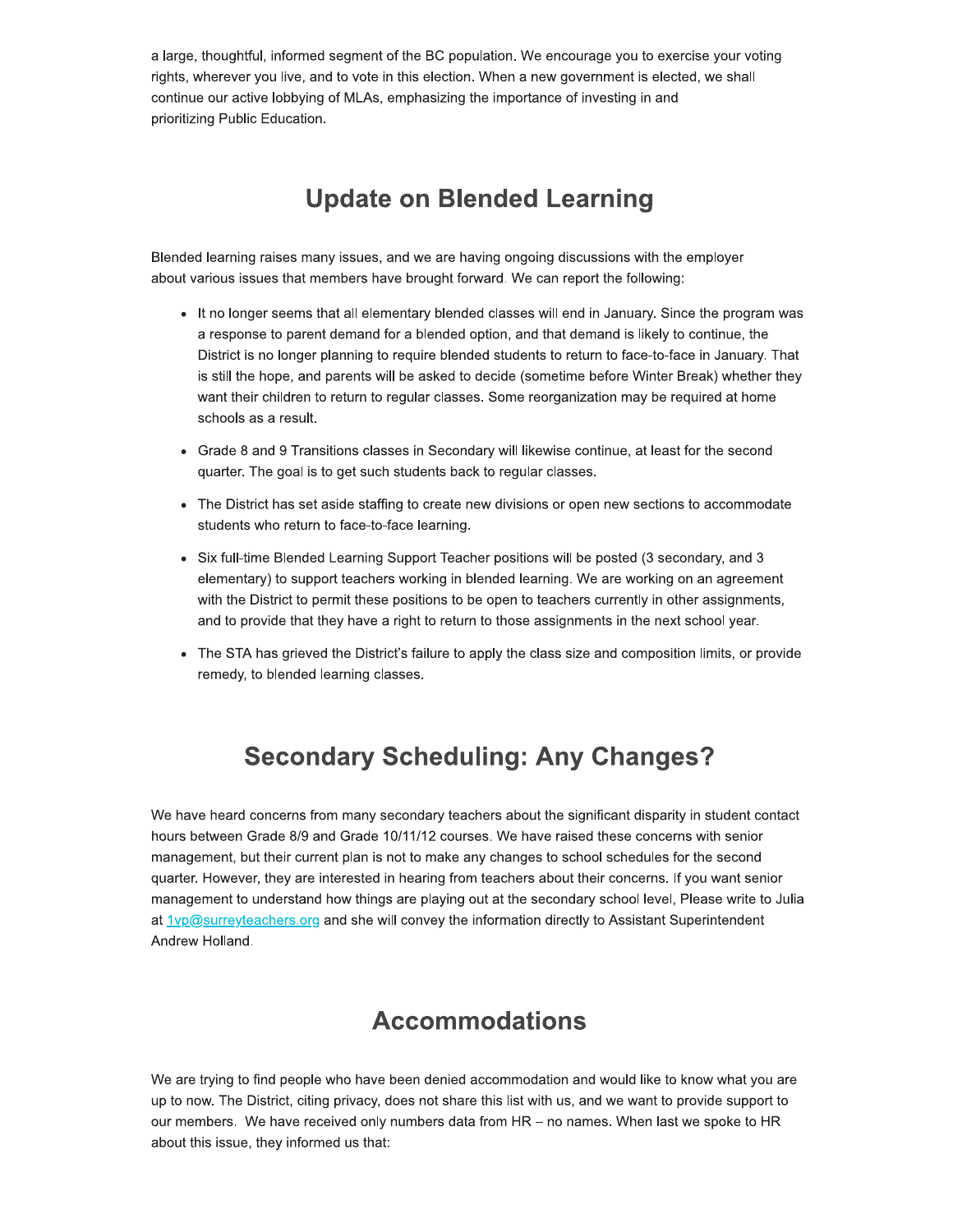- 1. 130 members requested a COVID-19 related accommodation to work remotely from home.
- 2. 7 members have been approved to work remotely from home.
- 3. 25 members are taking an unpaid leave of absence and 17 members are accessing sick leave due to their request not being approved.

We have filed a grievance on the District's failure to meet its duty to accommodate for members who requested to work remotely from home during this pandemic period, based on medical recommendation from their doctor due to their own personal health concerns, or concerns for the health of their immunocompromised family member.

Please email accommodations@surreyteachers.org if:

- your accommodation request to work remotely from home was not approved AND
- you are now accessing sick leave or taking an unpaid leave

## **Call out for workshop submissions for BCTF New Teachers' Conference**

If you have a great idea of a workshop to reach the needs of new teachers, please consider offering a workshop at the BCTF New Teacher Conference Feb 26th, 2021. See attachment for more details. Deadline to submit is Nov 6th. https://bctf.ca/forms/ntc.aspx?ekfrm=51454.

## **Indigenous Education Committee asks you** to stand with the Mi'kmaw Peoples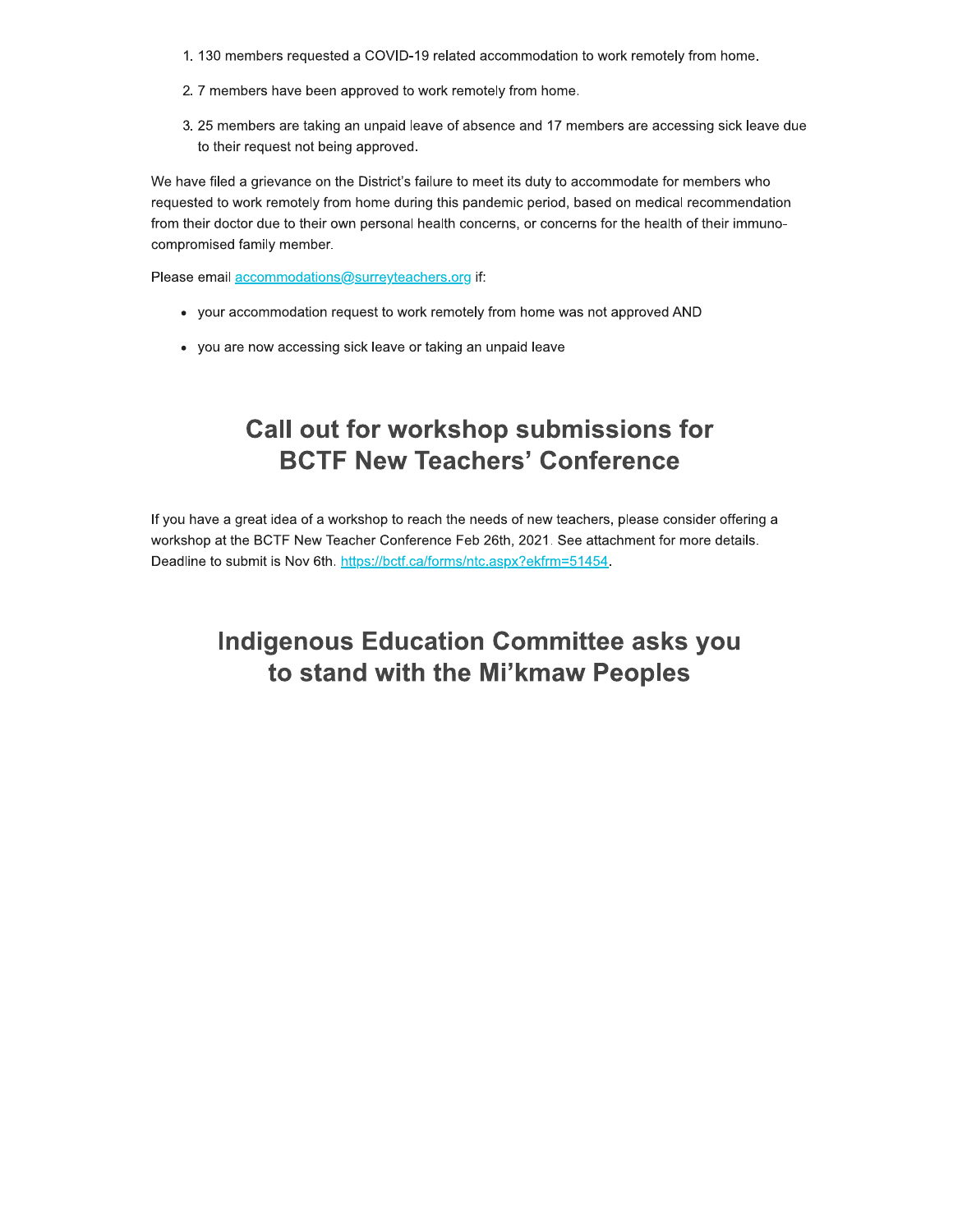

We at the Indigenous Education Committee of the STA want all of our amazing teachers to turn their eyes to the Mi'kmaw Peoples and stand in solidarity for Indigenous Rights. The Sipekne'katik Nation are facing settler colonial violence at both the individual and state level. We cannot be a social justice union if we don't shine a light and provide any and all support we can to the Mi'kmaw. They have the Charter right to traditional hunting and fishing practices, treaties over 250 years old that established the rights originally and the 1999 R v. Marshall case which solidified the rights to a "moderate livelihood" via small fisheries outside the season. Whether settler, visitor, or fellow Indigenous humans, we must pressure our government to intervene in the face of the racism and terrorism occurring in Nova Scotia. We cannot dare to espouse principles of decolonization if we do not stand strong alongside the Mi'kmaw.

So, what can individuals do? There is a rally this Saturday, October 24th, downtown at 1 pm in support of the Mi'kmaw, (see poster above) or consider making a donation to "buy" virtual lobster to support the Sipekne'katik Nation. Donations for the Sipekne'katik fishers can be made electronically via etransfers or PayPal to monicah@sipeknekatik.ca. Donated funds will be used to support the fishers by replacing fishing gear and paying legal and wharf fees

Please and Thank you,

All Our Relations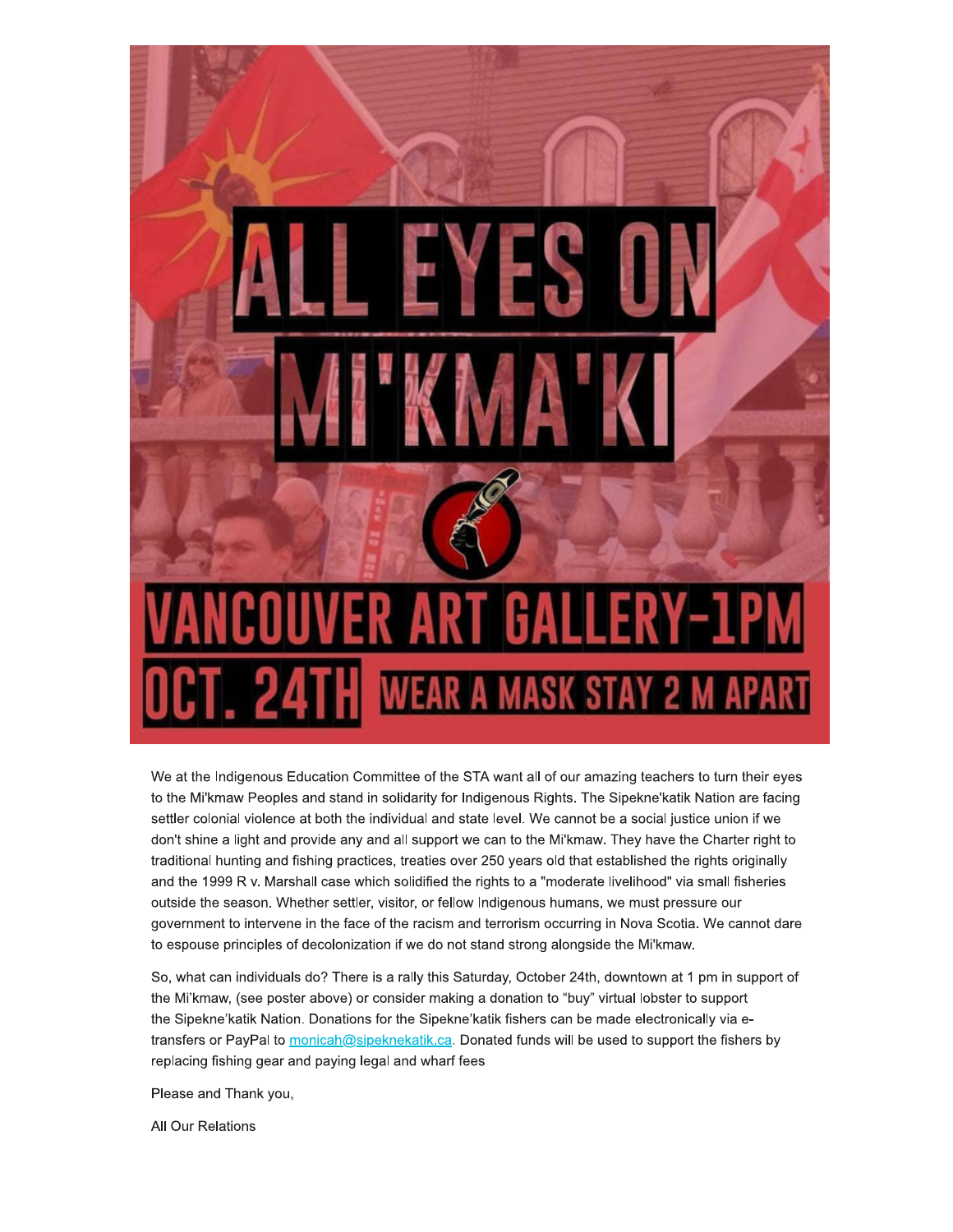# Leadership training opportunity for members

The BCTF 2020 virtual Federation Leadership Institute will take place from November 19 through 21, 2020. This three-day event is a training opportunity for local union officers. The schedule includes a mixture of short (90-minute) workshops and longer courses (three 90-minute sessions), that will focus on supporting members and upholding the Collective Agreement. Sessions will also focus on health and safety COVID-19 related issues, as well as assisting locals with their work on equity and inclusion within the local.

The BCTF invites Six members who identify as BIPOC (Black, Indigenous, People of Colour) who would not otherwise be attending the Federation Leadership Institute to apply to attend the Institute:

Positions will be appointed by the BCTF Executive Committee.

Details on the application process can be found at https://bctf.ca/opportunities/BCTFCommittees.aspx

The deadline for applications is Friday, October 30, 2020 at 5:00 p.m.

#### **Staff Committee Chair Zoom webinars**

Do you feel confident as Staff Committee chair? Would you appreciate a little tune-up? Please feel invited to an afternoon zoom seminar on effective staff committees. We will review the Staff Committee Handbook and discuss issues of concern to attendees. Please choose from the below listed dates, 3:30-4:15 pm. Although the seminar is aimed to staff committee chairs, any STA member is welcome.

Oct. 29: https://us02web.zoom.us/j/87667771582?pwd=VGQ0dWNJK0tLQzg2K3ZMWnVYb1BIQT09 Nov. 3: https://us02web.zoom.us/j/85387818956?pwd=VEVyeVRTOGQzY0h4UVZYNmZQK2N6QT09 Nov. 4: https://us02web.zoom.us/j/87239454922?pwd=eVAzM2hhZy80aUNxUGhzTGIYZzNWdz09 Nov. 12: https://us02web.zoom.us/j/83140645795?pwd=UXpzQmlzNllwZmNSUitIOUZhQkppZz09

#### **Virtual School visits**

The STA table officers have done hundreds of school visits in the last 3 years as a result of our push to be more accessible to members and to provide direct service, as well as to get to know our members and schools better. Now the pandemic has thwarted this campaign! We are keen to do school visits virtually, at the request of school staffs. Staff Reps, if you would like to arrange a virtual school visit, please contact repsupport@surreyteachers.org. We could be added to your school teams temporarily to be able to provide a virtual visit that way, or we could provide an STA Zoom link. Thanks in advance for organizing!

## Notification of TTOC transfer deadline Nov. 15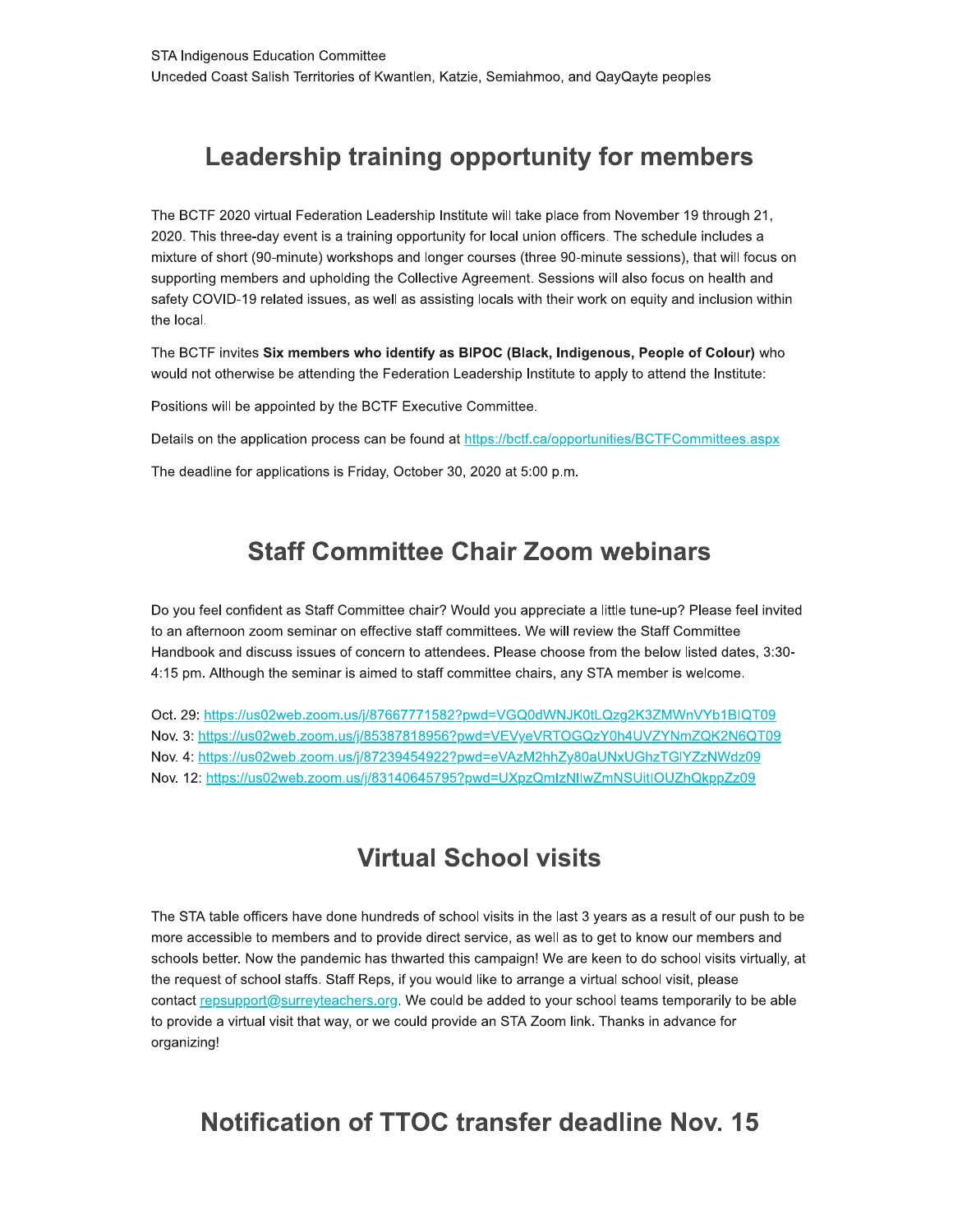Adding TTOC Experience to Contract

Since September 2014, TTOCs who get a contract and have TTOC days accumulated are able to add the TTOC days to their contract experience in order to go up the salary grid. The TTOC days are divided by 17. Each 17 days equal one month. 170 days are needed for an increase. For a transfer of TTOC experience to be effective December 31, teachers must apply to the payroll department in writing by November 15. And for an increase to be effective September 01, the deadline is June 30.

### Put some international flair into your zoom experience!



At the same time our world has narrowed with very little travel happening and all of us keeping as close to home as possible, you may not know there has been a blossoming of international solidarity sharing through virtual platforms, and we would like to invite members to participate!

The STA International Solidarity Committee invites you to this virtual event: Spotlight on Colombia: Cultures of Resistance (see attachment) happening on Saturday Nov 7 from 3-5pm. Come and share an afternoon of solidarity with our Colombian Partners, featuring presentations and cultural activities from the Buenaventura Strike Committee and the Association for Social Research and Action (NOMADESC) We invite you to listen, learn and ask questions. This is an exceptional and unusual opportunity to hear directly from our partners about the situation in southwestern Colombia, in the midst of the global pandemic. There will be simultaneous translation!

The committee has purchased 10 tickets! If you would like a ticket, please contact Julia MacRae at 1vp@surreyteachers.org.

# **Status of Women: Wellness Project 2020**

Thank you so much to the 43 members who have taken the time to respond to our survey so far! If you haven't taken it yet, it's short and sweet and will help us establish how our committee can support you to stay mentally and physically well this year: http://bit.ly/wellnessproject2020

Our "Wellness Tip of the Week" comes from committee member Velma Moore. Velma recommends doing some yoga at home, as it helps us to both manage our fitness and our relaxation. There is a free series on